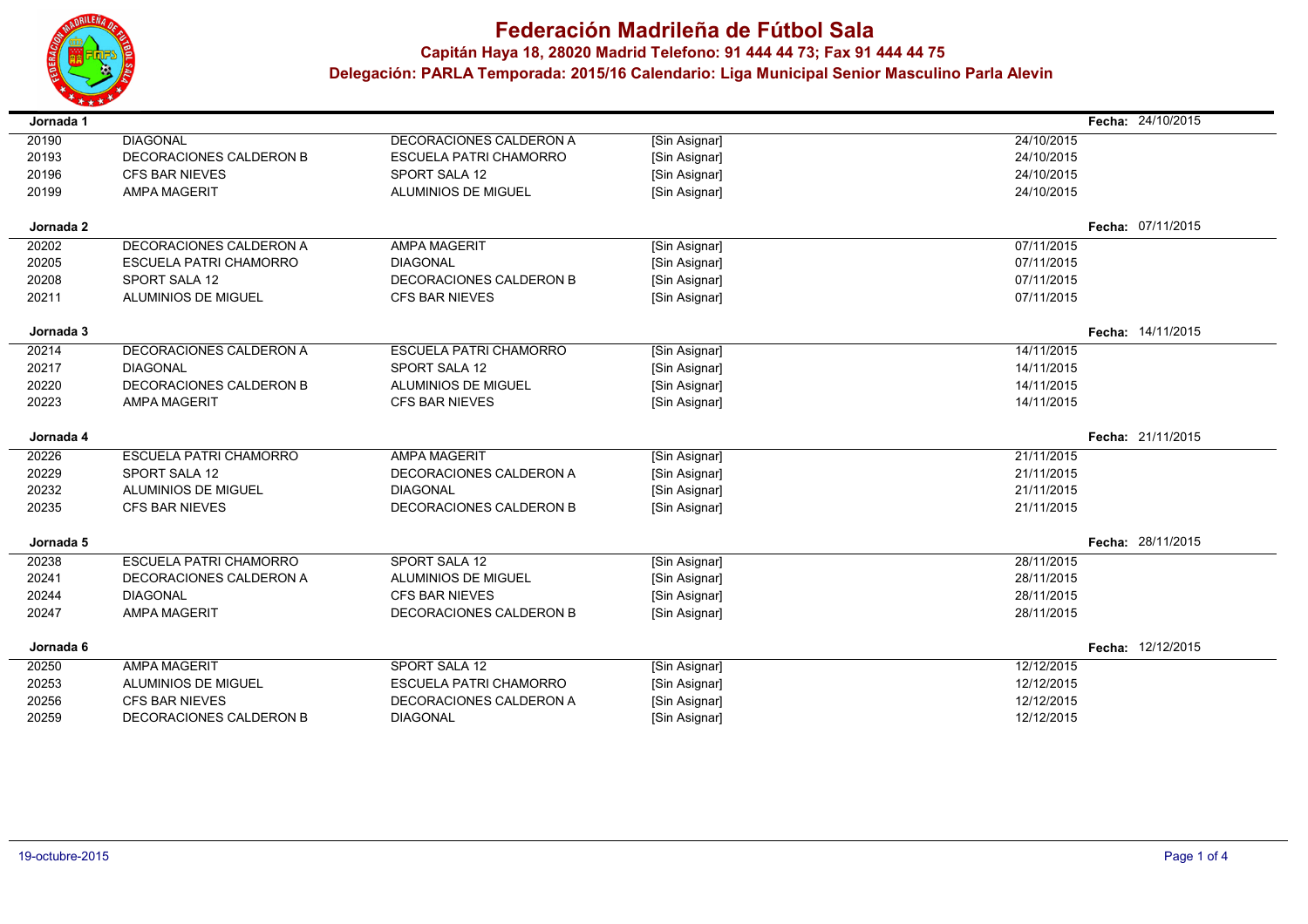

## **Federación Madrileña de Fútbol Sala Capitán Haya 18, <sup>28020</sup> Madrid Telefono: 91 444 44 73; Fax 91 444 44 75 Delegación: PARLA Temporada: 2015/16 Calendario: Liga Municipal Senior Masculino Parla Alevin**

| Jornada 7  |                               |                               |               |            | Fecha: 19/12/2015 |
|------------|-------------------------------|-------------------------------|---------------|------------|-------------------|
| 20262      | SPORT SALA 12                 | ALUMINIOS DE MIGUEL           | [Sin Asignar] | 19/12/2015 |                   |
| 20265      | <b>ESCUELA PATRI CHAMORRO</b> | <b>CFS BAR NIEVES</b>         | [Sin Asignar] | 19/12/2015 |                   |
| 20268      | DECORACIONES CALDERON A       | DECORACIONES CALDERON B       | [Sin Asignar] | 19/12/2015 |                   |
| 20271      | <b>DIAGONAL</b>               | <b>AMPA MAGERIT</b>           | [Sin Asignar] | 19/12/2015 |                   |
|            |                               |                               |               |            |                   |
| Jornada 8  |                               |                               |               |            | Fecha: 09/01/2016 |
| 20191      | DECORACIONES CALDERON A       | <b>DIAGONAL</b>               | [Sin Asignar] | 09/01/2016 |                   |
| 20194      | <b>ESCUELA PATRI CHAMORRO</b> | DECORACIONES CALDERON B       | [Sin Asignar] | 09/01/2016 |                   |
| 20197      | <b>SPORT SALA 12</b>          | <b>CFS BAR NIEVES</b>         | [Sin Asignar] | 09/01/2016 |                   |
| 20200      | <b>ALUMINIOS DE MIGUEL</b>    | <b>AMPA MAGERIT</b>           | [Sin Asignar] | 09/01/2016 |                   |
|            |                               |                               |               |            |                   |
| Jornada 9  |                               |                               |               |            | Fecha: 16/01/2016 |
| 20203      | <b>AMPA MAGERIT</b>           | DECORACIONES CALDERON A       | [Sin Asignar] | 16/01/2016 |                   |
| 20206      | <b>DIAGONAL</b>               | <b>ESCUELA PATRI CHAMORRO</b> | [Sin Asignar] | 16/01/2016 |                   |
| 20209      | DECORACIONES CALDERON B       | SPORT SALA 12                 | [Sin Asignar] | 16/01/2016 |                   |
| 20212      | <b>CFS BAR NIEVES</b>         | <b>ALUMINIOS DE MIGUEL</b>    | [Sin Asignar] | 16/01/2016 |                   |
|            |                               |                               |               |            |                   |
| Jornada 10 |                               |                               |               |            | Fecha: 23/01/2016 |
| 20215      | <b>ESCUELA PATRI CHAMORRO</b> | DECORACIONES CALDERON A       | [Sin Asignar] | 23/01/2016 |                   |
| 20218      | <b>SPORT SALA 12</b>          | <b>DIAGONAL</b>               | [Sin Asignar] | 23/01/2016 |                   |
| 20221      | ALUMINIOS DE MIGUEL           | DECORACIONES CALDERON B       | [Sin Asignar] | 23/01/2016 |                   |
| 20224      | <b>CFS BAR NIEVES</b>         | <b>AMPA MAGERIT</b>           | [Sin Asignar] | 23/01/2016 |                   |
|            |                               |                               |               |            |                   |
| Jornada 11 |                               |                               |               |            | Fecha: 30/01/2016 |
| 20227      | <b>AMPA MAGERIT</b>           | <b>ESCUELA PATRI CHAMORRO</b> | [Sin Asignar] | 30/01/2016 |                   |
| 20230      | DECORACIONES CALDERON A       | SPORT SALA 12                 | [Sin Asignar] | 30/01/2016 |                   |
| 20233      | <b>DIAGONAL</b>               | <b>ALUMINIOS DE MIGUEL</b>    | [Sin Asignar] | 30/01/2016 |                   |
| 20236      | DECORACIONES CALDERON B       | <b>CFS BAR NIEVES</b>         | [Sin Asignar] | 30/01/2016 |                   |
|            |                               |                               |               |            | Fecha: 06/02/2016 |
| Jornada 12 |                               |                               |               |            |                   |
| 20239      | SPORT SALA 12                 | <b>ESCUELA PATRI CHAMORRO</b> | [Sin Asignar] | 06/02/2016 |                   |
| 20242      | <b>ALUMINIOS DE MIGUEL</b>    | DECORACIONES CALDERON A       | [Sin Asignar] | 06/02/2016 |                   |
| 20245      | <b>CFS BAR NIEVES</b>         | <b>DIAGONAL</b>               | [Sin Asignar] | 06/02/2016 |                   |
| 20248      | DECORACIONES CALDERON B       | <b>AMPA MAGERIT</b>           | [Sin Asignar] | 06/02/2016 |                   |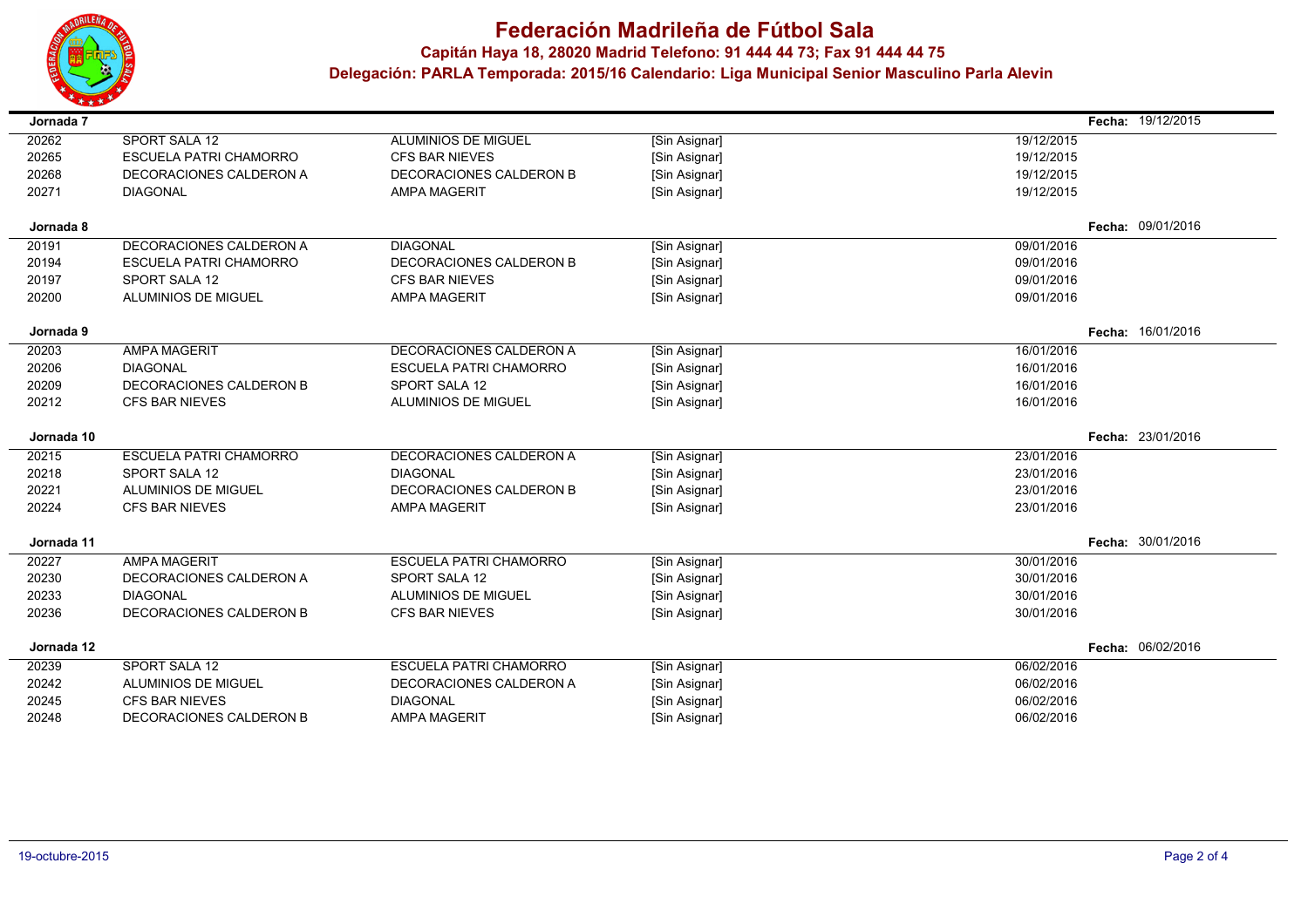

## **Federación Madrileña de Fútbol Sala Capitán Haya 18, <sup>28020</sup> Madrid Telefono: 91 444 44 73; Fax 91 444 44 75 Delegación: PARLA Temporada: 2015/16 Calendario: Liga Municipal Senior Masculino Parla Alevin**

| 20251<br>SPORT SALA 12<br><b>AMPA MAGERIT</b><br>13/02/2016<br>[Sin Asignar]<br>20254<br><b>ESCUELA PATRI CHAMORRO</b><br>ALUMINIOS DE MIGUEL<br>[Sin Asignar]<br>13/02/2016<br>20257<br>DECORACIONES CALDERON A<br><b>CFS BAR NIEVES</b><br>[Sin Asignar]<br>13/02/2016<br>20260<br><b>DIAGONAL</b><br>DECORACIONES CALDERON B<br>[Sin Asignar]<br>13/02/2016<br>Fecha: 20/02/2016<br>Jornada 14<br>ALUMINIOS DE MIGUEL<br>SPORT SALA 12<br>20263<br>[Sin Asignar]<br>20/02/2016<br>20266<br><b>CFS BAR NIEVES</b><br><b>ESCUELA PATRI CHAMORRO</b><br>[Sin Asignar]<br>20/02/2016<br>20269<br>DECORACIONES CALDERON B<br>20/02/2016<br>DECORACIONES CALDERON A<br>[Sin Asignar]<br>20/02/2016<br>20272<br><b>AMPA MAGERIT</b><br><b>DIAGONAL</b><br>[Sin Asignar]<br>Fecha: 27/02/2016<br>Jornada 15<br>20192<br><b>DIAGONAL</b><br>DECORACIONES CALDERON A<br>27/02/2016<br>[Sin Asignar]<br>20195<br>DECORACIONES CALDERON B<br><b>ESCUELA PATRI CHAMORRO</b><br>27/02/2016<br>[Sin Asignar]<br>20198<br><b>CFS BAR NIEVES</b><br>SPORT SALA 12<br>27/02/2016<br>[Sin Asignar]<br>20201<br><b>AMPA MAGERIT</b><br><b>ALUMINIOS DE MIGUEL</b><br>[Sin Asignar]<br>27/02/2016<br>Fecha: 05/03/2016<br>Jornada 16<br>20204<br>DECORACIONES CALDERON A<br><b>AMPA MAGERIT</b><br>05/03/2016<br>[Sin Asignar]<br>20207<br><b>ESCUELA PATRI CHAMORRO</b><br><b>DIAGONAL</b><br>[Sin Asignar]<br>05/03/2016<br>20210<br>SPORT SALA 12<br>DECORACIONES CALDERON B<br>05/03/2016<br>[Sin Asignar]<br>20213<br><b>ALUMINIOS DE MIGUEL</b><br><b>CFS BAR NIEVES</b><br>[Sin Asignar]<br>05/03/2016<br>12/03/2016<br>Jornada 17<br>Fecha:<br>20216<br>DECORACIONES CALDERON A<br><b>ESCUELA PATRI CHAMORRO</b><br>12/03/2016<br>[Sin Asignar]<br>20219<br><b>DIAGONAL</b><br>SPORT SALA 12<br>12/03/2016<br>[Sin Asignar]<br><b>ALUMINIOS DE MIGUEL</b><br>20222<br>DECORACIONES CALDERON B<br>[Sin Asignar]<br>12/03/2016<br>20225<br>[Sin Asignar]<br>12/03/2016<br><b>AMPA MAGERIT</b><br><b>CFS BAR NIEVES</b><br>Fecha: 19/03/2016<br>Jornada 18<br>20228<br><b>ESCUELA PATRI CHAMORRO</b><br><b>AMPA MAGERIT</b><br>[Sin Asignar]<br>19/03/2016<br>20231<br><b>SPORT SALA 12</b><br>DECORACIONES CALDERON A<br>[Sin Asignar]<br>19/03/2016<br>20234<br>ALUMINIOS DE MIGUEL<br>19/03/2016<br><b>DIAGONAL</b><br>[Sin Asignar]<br>20237<br><b>CFS BAR NIEVES</b><br>DECORACIONES CALDERON B<br>[Sin Asignar]<br>19/03/2016 | Jornada 13 |  | Fecha: | 13/02/2016 |
|------------------------------------------------------------------------------------------------------------------------------------------------------------------------------------------------------------------------------------------------------------------------------------------------------------------------------------------------------------------------------------------------------------------------------------------------------------------------------------------------------------------------------------------------------------------------------------------------------------------------------------------------------------------------------------------------------------------------------------------------------------------------------------------------------------------------------------------------------------------------------------------------------------------------------------------------------------------------------------------------------------------------------------------------------------------------------------------------------------------------------------------------------------------------------------------------------------------------------------------------------------------------------------------------------------------------------------------------------------------------------------------------------------------------------------------------------------------------------------------------------------------------------------------------------------------------------------------------------------------------------------------------------------------------------------------------------------------------------------------------------------------------------------------------------------------------------------------------------------------------------------------------------------------------------------------------------------------------------------------------------------------------------------------------------------------------------------------------------------------------------------------------------------------------------------------------------------------------------------------------------------------------------------------------------------------------------------------------------------------------------------------------------------------------|------------|--|--------|------------|
|                                                                                                                                                                                                                                                                                                                                                                                                                                                                                                                                                                                                                                                                                                                                                                                                                                                                                                                                                                                                                                                                                                                                                                                                                                                                                                                                                                                                                                                                                                                                                                                                                                                                                                                                                                                                                                                                                                                                                                                                                                                                                                                                                                                                                                                                                                                                                                                                                        |            |  |        |            |
|                                                                                                                                                                                                                                                                                                                                                                                                                                                                                                                                                                                                                                                                                                                                                                                                                                                                                                                                                                                                                                                                                                                                                                                                                                                                                                                                                                                                                                                                                                                                                                                                                                                                                                                                                                                                                                                                                                                                                                                                                                                                                                                                                                                                                                                                                                                                                                                                                        |            |  |        |            |
|                                                                                                                                                                                                                                                                                                                                                                                                                                                                                                                                                                                                                                                                                                                                                                                                                                                                                                                                                                                                                                                                                                                                                                                                                                                                                                                                                                                                                                                                                                                                                                                                                                                                                                                                                                                                                                                                                                                                                                                                                                                                                                                                                                                                                                                                                                                                                                                                                        |            |  |        |            |
|                                                                                                                                                                                                                                                                                                                                                                                                                                                                                                                                                                                                                                                                                                                                                                                                                                                                                                                                                                                                                                                                                                                                                                                                                                                                                                                                                                                                                                                                                                                                                                                                                                                                                                                                                                                                                                                                                                                                                                                                                                                                                                                                                                                                                                                                                                                                                                                                                        |            |  |        |            |
|                                                                                                                                                                                                                                                                                                                                                                                                                                                                                                                                                                                                                                                                                                                                                                                                                                                                                                                                                                                                                                                                                                                                                                                                                                                                                                                                                                                                                                                                                                                                                                                                                                                                                                                                                                                                                                                                                                                                                                                                                                                                                                                                                                                                                                                                                                                                                                                                                        |            |  |        |            |
|                                                                                                                                                                                                                                                                                                                                                                                                                                                                                                                                                                                                                                                                                                                                                                                                                                                                                                                                                                                                                                                                                                                                                                                                                                                                                                                                                                                                                                                                                                                                                                                                                                                                                                                                                                                                                                                                                                                                                                                                                                                                                                                                                                                                                                                                                                                                                                                                                        |            |  |        |            |
|                                                                                                                                                                                                                                                                                                                                                                                                                                                                                                                                                                                                                                                                                                                                                                                                                                                                                                                                                                                                                                                                                                                                                                                                                                                                                                                                                                                                                                                                                                                                                                                                                                                                                                                                                                                                                                                                                                                                                                                                                                                                                                                                                                                                                                                                                                                                                                                                                        |            |  |        |            |
|                                                                                                                                                                                                                                                                                                                                                                                                                                                                                                                                                                                                                                                                                                                                                                                                                                                                                                                                                                                                                                                                                                                                                                                                                                                                                                                                                                                                                                                                                                                                                                                                                                                                                                                                                                                                                                                                                                                                                                                                                                                                                                                                                                                                                                                                                                                                                                                                                        |            |  |        |            |
|                                                                                                                                                                                                                                                                                                                                                                                                                                                                                                                                                                                                                                                                                                                                                                                                                                                                                                                                                                                                                                                                                                                                                                                                                                                                                                                                                                                                                                                                                                                                                                                                                                                                                                                                                                                                                                                                                                                                                                                                                                                                                                                                                                                                                                                                                                                                                                                                                        |            |  |        |            |
|                                                                                                                                                                                                                                                                                                                                                                                                                                                                                                                                                                                                                                                                                                                                                                                                                                                                                                                                                                                                                                                                                                                                                                                                                                                                                                                                                                                                                                                                                                                                                                                                                                                                                                                                                                                                                                                                                                                                                                                                                                                                                                                                                                                                                                                                                                                                                                                                                        |            |  |        |            |
|                                                                                                                                                                                                                                                                                                                                                                                                                                                                                                                                                                                                                                                                                                                                                                                                                                                                                                                                                                                                                                                                                                                                                                                                                                                                                                                                                                                                                                                                                                                                                                                                                                                                                                                                                                                                                                                                                                                                                                                                                                                                                                                                                                                                                                                                                                                                                                                                                        |            |  |        |            |
|                                                                                                                                                                                                                                                                                                                                                                                                                                                                                                                                                                                                                                                                                                                                                                                                                                                                                                                                                                                                                                                                                                                                                                                                                                                                                                                                                                                                                                                                                                                                                                                                                                                                                                                                                                                                                                                                                                                                                                                                                                                                                                                                                                                                                                                                                                                                                                                                                        |            |  |        |            |
|                                                                                                                                                                                                                                                                                                                                                                                                                                                                                                                                                                                                                                                                                                                                                                                                                                                                                                                                                                                                                                                                                                                                                                                                                                                                                                                                                                                                                                                                                                                                                                                                                                                                                                                                                                                                                                                                                                                                                                                                                                                                                                                                                                                                                                                                                                                                                                                                                        |            |  |        |            |
|                                                                                                                                                                                                                                                                                                                                                                                                                                                                                                                                                                                                                                                                                                                                                                                                                                                                                                                                                                                                                                                                                                                                                                                                                                                                                                                                                                                                                                                                                                                                                                                                                                                                                                                                                                                                                                                                                                                                                                                                                                                                                                                                                                                                                                                                                                                                                                                                                        |            |  |        |            |
|                                                                                                                                                                                                                                                                                                                                                                                                                                                                                                                                                                                                                                                                                                                                                                                                                                                                                                                                                                                                                                                                                                                                                                                                                                                                                                                                                                                                                                                                                                                                                                                                                                                                                                                                                                                                                                                                                                                                                                                                                                                                                                                                                                                                                                                                                                                                                                                                                        |            |  |        |            |
|                                                                                                                                                                                                                                                                                                                                                                                                                                                                                                                                                                                                                                                                                                                                                                                                                                                                                                                                                                                                                                                                                                                                                                                                                                                                                                                                                                                                                                                                                                                                                                                                                                                                                                                                                                                                                                                                                                                                                                                                                                                                                                                                                                                                                                                                                                                                                                                                                        |            |  |        |            |
|                                                                                                                                                                                                                                                                                                                                                                                                                                                                                                                                                                                                                                                                                                                                                                                                                                                                                                                                                                                                                                                                                                                                                                                                                                                                                                                                                                                                                                                                                                                                                                                                                                                                                                                                                                                                                                                                                                                                                                                                                                                                                                                                                                                                                                                                                                                                                                                                                        |            |  |        |            |
|                                                                                                                                                                                                                                                                                                                                                                                                                                                                                                                                                                                                                                                                                                                                                                                                                                                                                                                                                                                                                                                                                                                                                                                                                                                                                                                                                                                                                                                                                                                                                                                                                                                                                                                                                                                                                                                                                                                                                                                                                                                                                                                                                                                                                                                                                                                                                                                                                        |            |  |        |            |
|                                                                                                                                                                                                                                                                                                                                                                                                                                                                                                                                                                                                                                                                                                                                                                                                                                                                                                                                                                                                                                                                                                                                                                                                                                                                                                                                                                                                                                                                                                                                                                                                                                                                                                                                                                                                                                                                                                                                                                                                                                                                                                                                                                                                                                                                                                                                                                                                                        |            |  |        |            |
|                                                                                                                                                                                                                                                                                                                                                                                                                                                                                                                                                                                                                                                                                                                                                                                                                                                                                                                                                                                                                                                                                                                                                                                                                                                                                                                                                                                                                                                                                                                                                                                                                                                                                                                                                                                                                                                                                                                                                                                                                                                                                                                                                                                                                                                                                                                                                                                                                        |            |  |        |            |
|                                                                                                                                                                                                                                                                                                                                                                                                                                                                                                                                                                                                                                                                                                                                                                                                                                                                                                                                                                                                                                                                                                                                                                                                                                                                                                                                                                                                                                                                                                                                                                                                                                                                                                                                                                                                                                                                                                                                                                                                                                                                                                                                                                                                                                                                                                                                                                                                                        |            |  |        |            |
|                                                                                                                                                                                                                                                                                                                                                                                                                                                                                                                                                                                                                                                                                                                                                                                                                                                                                                                                                                                                                                                                                                                                                                                                                                                                                                                                                                                                                                                                                                                                                                                                                                                                                                                                                                                                                                                                                                                                                                                                                                                                                                                                                                                                                                                                                                                                                                                                                        |            |  |        |            |
|                                                                                                                                                                                                                                                                                                                                                                                                                                                                                                                                                                                                                                                                                                                                                                                                                                                                                                                                                                                                                                                                                                                                                                                                                                                                                                                                                                                                                                                                                                                                                                                                                                                                                                                                                                                                                                                                                                                                                                                                                                                                                                                                                                                                                                                                                                                                                                                                                        |            |  |        |            |
|                                                                                                                                                                                                                                                                                                                                                                                                                                                                                                                                                                                                                                                                                                                                                                                                                                                                                                                                                                                                                                                                                                                                                                                                                                                                                                                                                                                                                                                                                                                                                                                                                                                                                                                                                                                                                                                                                                                                                                                                                                                                                                                                                                                                                                                                                                                                                                                                                        |            |  |        |            |
|                                                                                                                                                                                                                                                                                                                                                                                                                                                                                                                                                                                                                                                                                                                                                                                                                                                                                                                                                                                                                                                                                                                                                                                                                                                                                                                                                                                                                                                                                                                                                                                                                                                                                                                                                                                                                                                                                                                                                                                                                                                                                                                                                                                                                                                                                                                                                                                                                        |            |  |        |            |
|                                                                                                                                                                                                                                                                                                                                                                                                                                                                                                                                                                                                                                                                                                                                                                                                                                                                                                                                                                                                                                                                                                                                                                                                                                                                                                                                                                                                                                                                                                                                                                                                                                                                                                                                                                                                                                                                                                                                                                                                                                                                                                                                                                                                                                                                                                                                                                                                                        |            |  |        |            |
|                                                                                                                                                                                                                                                                                                                                                                                                                                                                                                                                                                                                                                                                                                                                                                                                                                                                                                                                                                                                                                                                                                                                                                                                                                                                                                                                                                                                                                                                                                                                                                                                                                                                                                                                                                                                                                                                                                                                                                                                                                                                                                                                                                                                                                                                                                                                                                                                                        |            |  |        |            |
|                                                                                                                                                                                                                                                                                                                                                                                                                                                                                                                                                                                                                                                                                                                                                                                                                                                                                                                                                                                                                                                                                                                                                                                                                                                                                                                                                                                                                                                                                                                                                                                                                                                                                                                                                                                                                                                                                                                                                                                                                                                                                                                                                                                                                                                                                                                                                                                                                        |            |  |        |            |
|                                                                                                                                                                                                                                                                                                                                                                                                                                                                                                                                                                                                                                                                                                                                                                                                                                                                                                                                                                                                                                                                                                                                                                                                                                                                                                                                                                                                                                                                                                                                                                                                                                                                                                                                                                                                                                                                                                                                                                                                                                                                                                                                                                                                                                                                                                                                                                                                                        |            |  |        |            |
|                                                                                                                                                                                                                                                                                                                                                                                                                                                                                                                                                                                                                                                                                                                                                                                                                                                                                                                                                                                                                                                                                                                                                                                                                                                                                                                                                                                                                                                                                                                                                                                                                                                                                                                                                                                                                                                                                                                                                                                                                                                                                                                                                                                                                                                                                                                                                                                                                        |            |  |        |            |
|                                                                                                                                                                                                                                                                                                                                                                                                                                                                                                                                                                                                                                                                                                                                                                                                                                                                                                                                                                                                                                                                                                                                                                                                                                                                                                                                                                                                                                                                                                                                                                                                                                                                                                                                                                                                                                                                                                                                                                                                                                                                                                                                                                                                                                                                                                                                                                                                                        |            |  |        |            |
|                                                                                                                                                                                                                                                                                                                                                                                                                                                                                                                                                                                                                                                                                                                                                                                                                                                                                                                                                                                                                                                                                                                                                                                                                                                                                                                                                                                                                                                                                                                                                                                                                                                                                                                                                                                                                                                                                                                                                                                                                                                                                                                                                                                                                                                                                                                                                                                                                        |            |  |        |            |
|                                                                                                                                                                                                                                                                                                                                                                                                                                                                                                                                                                                                                                                                                                                                                                                                                                                                                                                                                                                                                                                                                                                                                                                                                                                                                                                                                                                                                                                                                                                                                                                                                                                                                                                                                                                                                                                                                                                                                                                                                                                                                                                                                                                                                                                                                                                                                                                                                        |            |  |        |            |